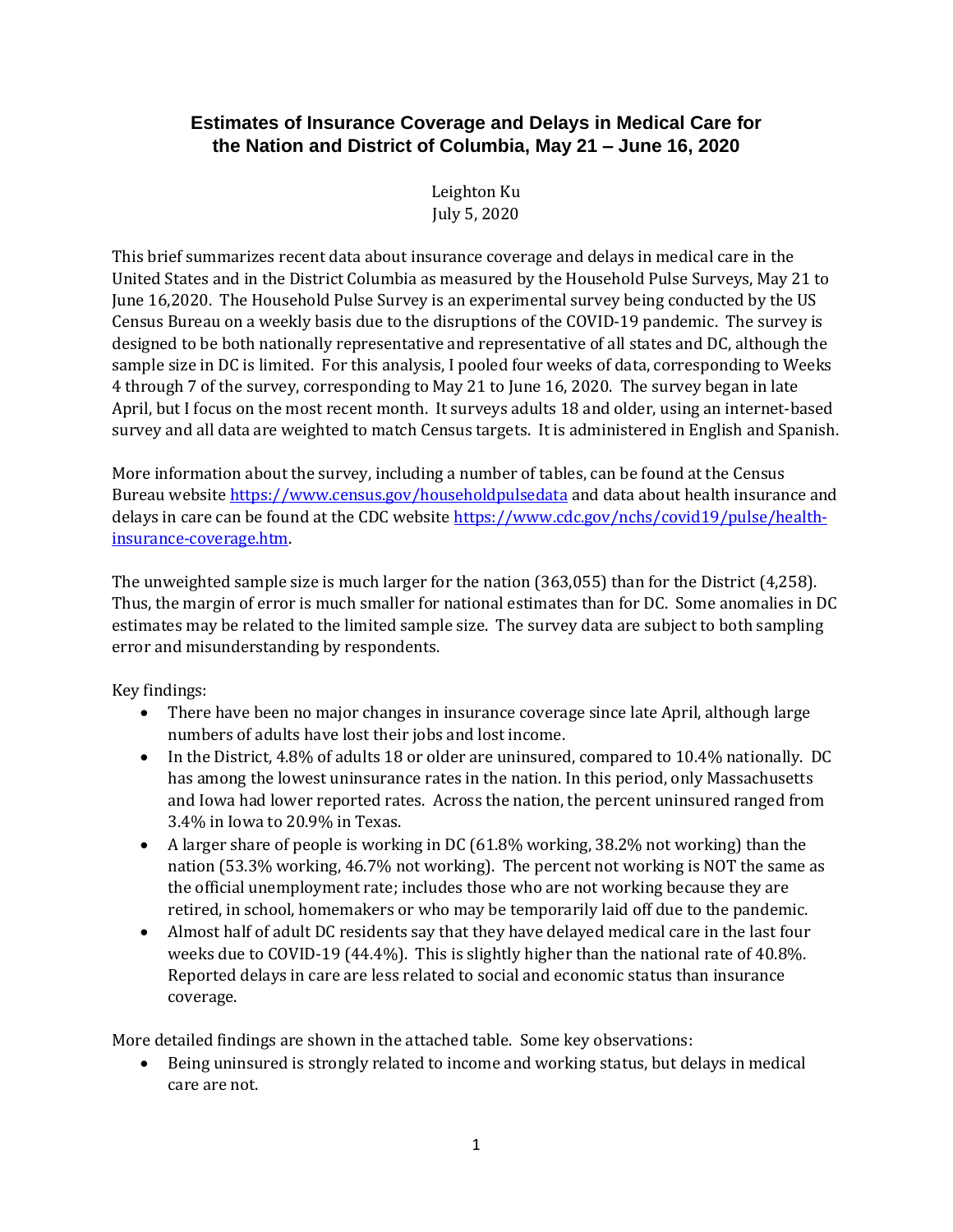- At the national level, 21.4% of those with incomes below \$25,000 per year are uninsured vs. 1.3% of those making \$200,000 or more. In DC, the percent uninsured is highest in the \$25,000 to \$34,999 range (10.6%) and the \$50,000 to \$74,999 range (9.0%). It is possible that lower uninsurance rates for those below \$25,000 (5.6%) and from \$35,000 to \$49,999 (3.1%) might be due to our stronger public coverage, including Medicaid and the DC exchange.
- At the national level 12.7% of those not working in the last seven days are uninsured vs. 8.4% of those working. In DC, 9.0% of those not working are uninsured vs. 2.4% of those working.
- For both the US and DC, race/ethnicity is related to insurance coverage. African Americans, Latinos and those with other or multi-race status are more likely to be uninsured than whites or Asians.
- At the national level, age is strongly related to insurance: those who are younger are more likely to be uninsured. The age relationship does not to be as strong in the District.
- At the U.S. level, males are more uninsured (11.9%) than females (9.0%); in the District, the gender are much closer (4.9% males vs 4.6% females).
- At the national level, adults living in households with children are more uninsured (12.9%) than those living without children (8.9%). In the District, adults with children in the household are a little less uninsured (4.2%) than those without children (5.6%).
- In general, delays in medical care in the last four weeks are less related to social or economic disadvantage. In fact, delays in care may be more common among with higher incomes than those with lower incomes. Those who are older and white tend to be more likely to report delays in medical care. Females are more likely to report delaying medical care than males. Those who are uninsured are less likely to report delays in medical care (not shown in table.)